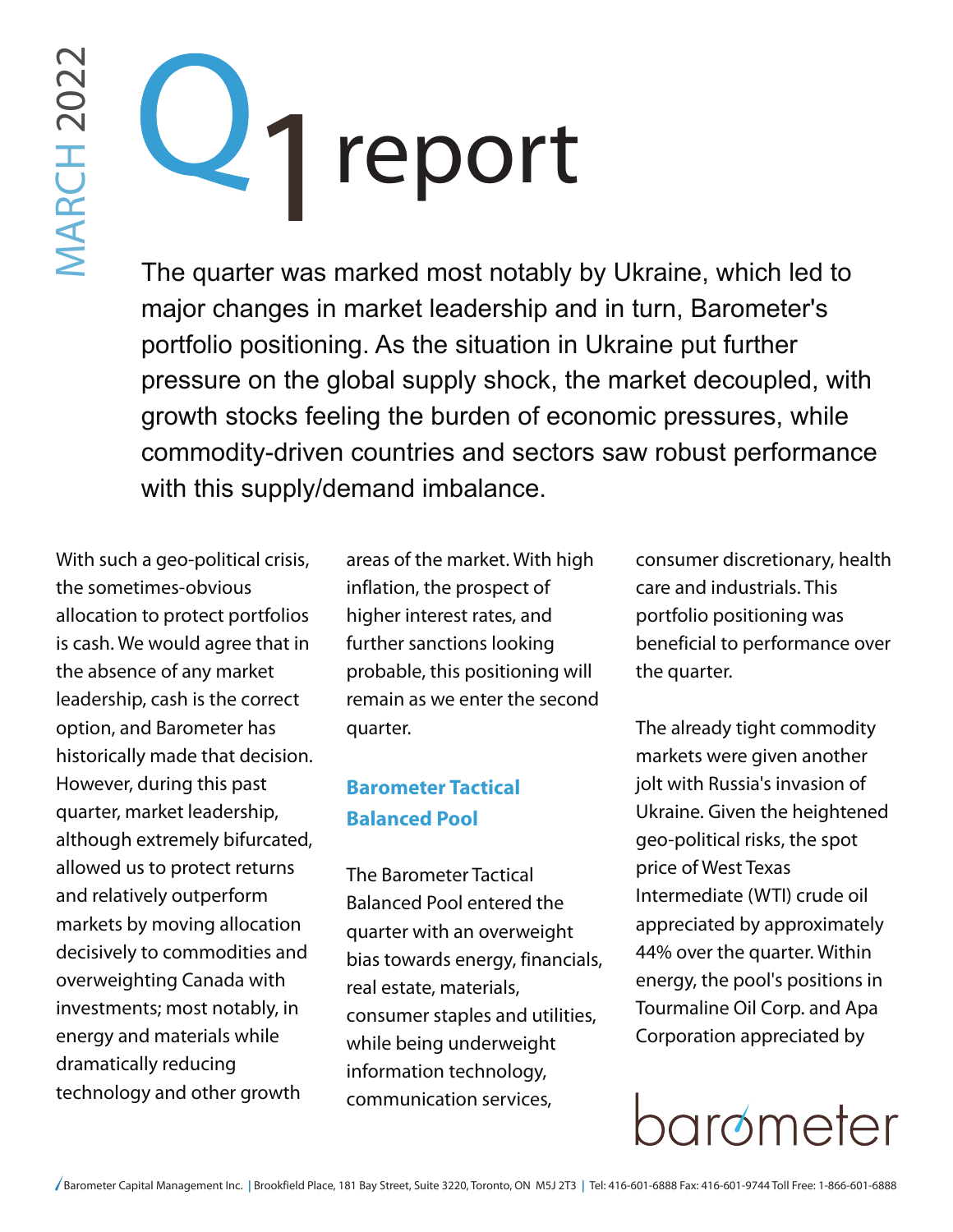46% and 54%, respectively. As highlighted above, the strong move in both oil and gas prices, coupled with improving fundamentals continue to benefit energy stocks. Analyst estimates predict the energy sector to generate the greatest revenue and earnings growth among all sectors for 2022. Within materials, Nutrien Ltd., appreciated by 42% during the quarter as fertilizer supply is being significantly impacted by Russia's invasion of Ukraine. An elevated pricing environment for fertilizers is likely for the foreseeable future.

Throughout the quarter, the pool decreased exposure to consumer discretionary, financials and information technology. Rising interest rates have continued to weigh on the valuation of highgrowth tech stocks. The high inflationary environment also has investors concerned about the consumer's propensity to spend on discretionary purchases. Although higher interest rates bode well for banks, the steepness of the yield curve dictates profitability. Currently, the

flatness of the yield curve as well as the inflationary environment has weighed on bank stock performance.

Detractors to pool returns include Home Depot Inc. within consumer discretionary, as well as Microsoft Corporation and Cisco Systems Inc, which depreciated by 12%, 14% and 13%, respectively. The sell-off in Home Depot can be attributed to the higher inflationary environment as well as a slowing in renovation and remodel trends, while Microsoft Corp. and Cisco Systems Inc. were caught up in the weakness of the technology sector. Entering Q2 2022, the pool maintains an overweight bias to consumer staples, energy, materials, real estate and utilities, while being underweight in communication services, consumer discretionary, health care, industrials, financials and information technology.

### **Barometer Tactical Income Pool**

The Barometer Tactical Income Pool sold technology as the

sector began to underperform early in the quarter. The proceeds from the sale of technology securities were directed towards shortduration assets, namely within the energy and materials sectors.

Financial exposure was also reduced from approximately 28% of pool assets to approximately 17% as the positive impact to banks of higher interest rates was muted by the flattening of the yield curve, which depressed the forward outlook on net interest margin growth and also telegraphed some economic weakness.

Exposure to the energy sector contributed most positively to performance over the quarter. The pool held Canadian Natural Resources Ltd. notably added Tourmaline Oil Corp., Topaz Energy Corp., and Imperial Oil Corp. Ltd., for example. The outlook for crude prices remains strong entering the second quarter as sanctions on Russian oil and gas will continue to depress

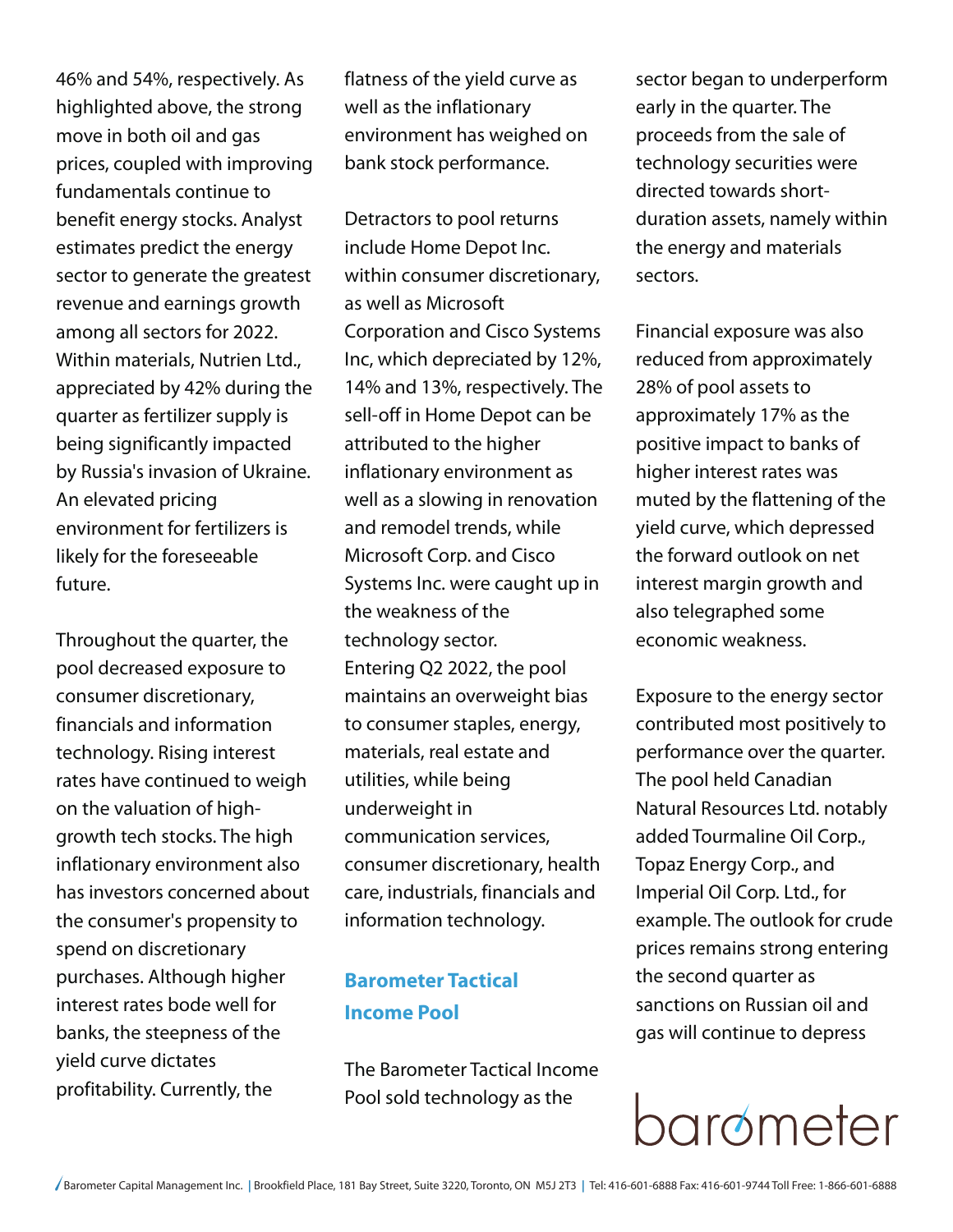supply against a backdrop of higher mobility and travel as the global economy rebounds.

Materials exposure was substantially increased during the quarter as the pool benefitted from rising commodity prices. Exposure to fertilizer companies such as CF Industries Holdings Inc. and Mosaic Co. and Nutrien Ltd. contributed to results. Global fertilizer prices reached alltime highs during the quarter as Russia and Ukraine combined to produce about 20% of the world's urea supply that was disrupted due to war. Urea is a key input in fertilizer production. Aluminum exposure such as Alcoa Corp. had strong results as well as exposure to gold through ownership of Barrick Gold Corp. , Newmont Corporation and Franco-Nevada Corp. . The pool also added exposure to base metals with positions such as First Quantum Minerals Limited (FM) and Teck Resources Ltd.

The case for dividend growth among the pools energy and materials exposures remain strong as companies will

continue to increase return of capital to shareholders as increases to their cashflows improve with higher commodity prices.

#### **Barometer Equity Pool**

Energy and materials exposure contributed most positively to performance during the quarter. Within the energy sector, the pool owned Canadian Natural Resources Ltd., Baytex Energy Corp., Tourmaline Oil Corp., and Advantage Energy Ltd. for the entire quarter. Intra-quarter, the pool added exposure to Arc Resources Ltd and Imperial Oil Ltd. All energy positions made a positive contribution to performance. The pool built its substantial weight in the materials sector throughout the quarter, adding Alcoa Corp. (AA) for their aluminum exposure, Freeport-McMoran Inc. for their copper exposure, Teck Resources for their base metals exposure, Stelco Holdings Inc. for their steel exposure, and Barrick Gold Corp. for their gold exposure. All contributed positively to performance during the

quarter as they benefitted from stronger commodity prices.

Exposure to the technology sector was substantially reduced during the quarter. The pool began to sell growth in favour of value beginning mid-December. As rates climbed steadily and stimulus efforts in the U.S. were reduced, growth sold off and the technology sector underperformed. lagging positions were sold such as Microsoft Corporation and Motorola Solutions Inc. Notably, the pool had some outlier technology positions that did contribute positively to performance including Palo Alto Networks Inc. that benefitted from a strong market for cybersecurity software. NVIDIA Corporation was added late March due to its relative strength in the sector.

Exposure to the financials sector was tactically reduced during the quarter as the positive impact of higher interest rates was muted by the flattening of the yield curve

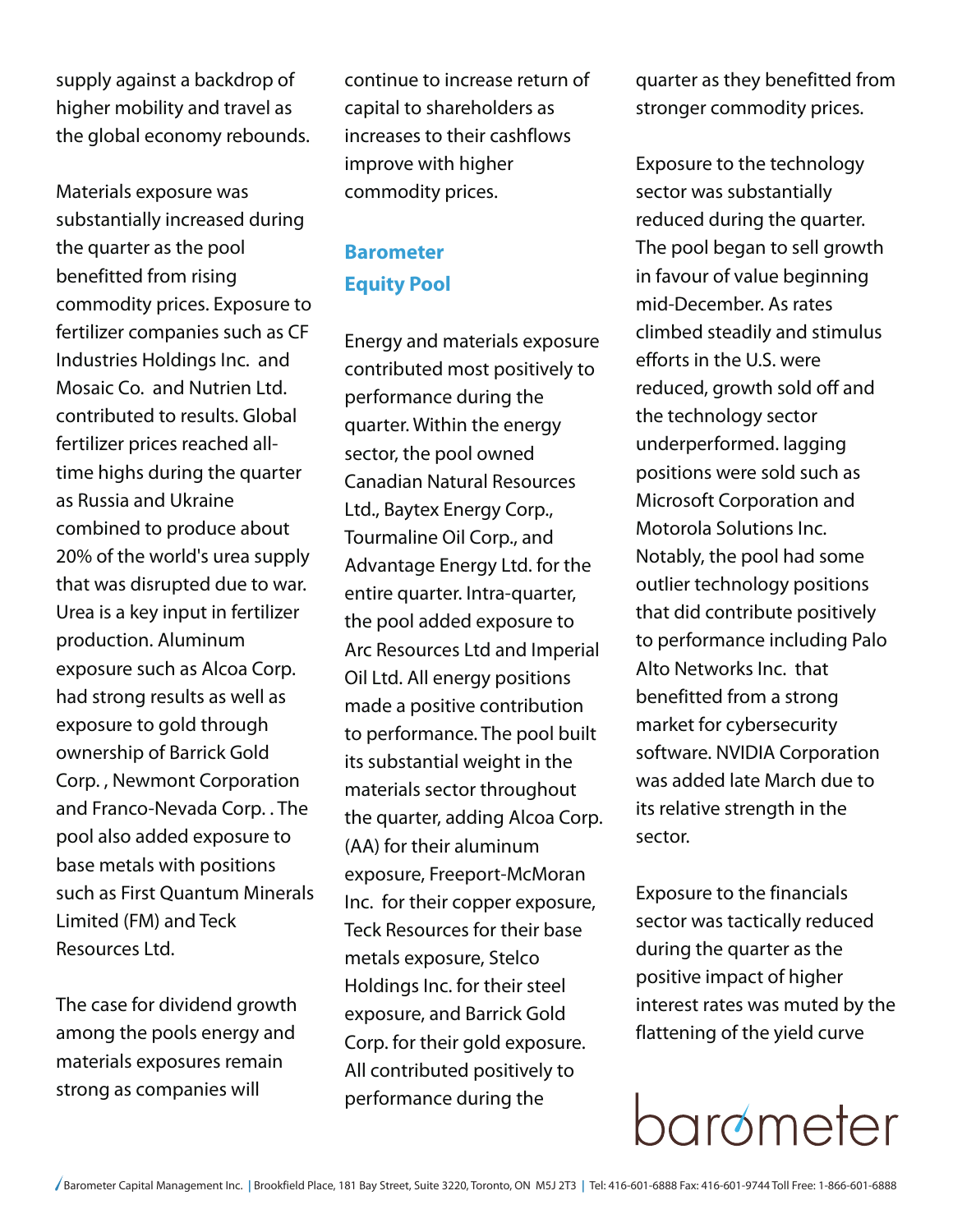which depressed the forward outlook on net interest margin growth.

#### **Barometer Global Macro Pool**

The Barometer Global Macro Pool came into the quarter with large exposures to commodities and North American equities. The Pool maintained a large short position in fixed income throughout the quarter which was reduced at the end of March as the bond market saw substantial selling pressure reach tactically oversold conditions. The short position in fixed income made a strong positive contribution to pool performance during the quarter due to the magnitude of weakness seen in the bond market.

Exposure to North American equities was reduced throughout the quarter as the pool increased commodity exposure. Within equities, the pool reduced exposure to U.S. financials most notably, and was tactically short ETFs containing high-multiple securities like ARKK which

further reduced equity exposure.

Commodities exposure made a strong positive contribution to return during the quarter as across the board commodities of all types moved higher. The pools exposure to base metals worked well as its position in the SPDR S&P Metals and Mining ETF (XME) rallied throughout the quarter. Copper exposure, achieved through ownership of the Global X Copper Miners ETF (COPX) made a strong positive contribution as well. The pool increased precious metals exposure as the quarter progressed, adding the Sprott Physical Gold Trust (PSLV) and the Sprott Physical Silver Trust (PHYS). Precious metals exposure contributed positively to pool performance during the quarter as well.

Energy exposure worked well and was achieved through owning a combination of oil & gas exploration and production companies within the SPDR S&P Oil & Gas Exploration & Production ETF (XOP) and services companies within the VanEck Oil Services

ETF (OIH), as well as natural gas through the US Natural Gas Fund, LP (UNG) which owns natural gas futures.

#### **Barometer Long/Short Pool**

The Barometer Long/Short Pool entered the quarter with an overweight bias to consumer discretionary, consumer staples, energy, information technology and real estate, while being underweight communication services, financials and utilities. During the quarter, exposure towards energy and materials was increased, while exposure towards remaining market sectors was decreased. With the rise of geo-political tensions due to Russia's invasion of Ukraine, commodity markets which were already facing supply chain disruptions due to COVID-19, were met with another crisis that negatively impacts supply and has caused a significant rise in commodity prices.